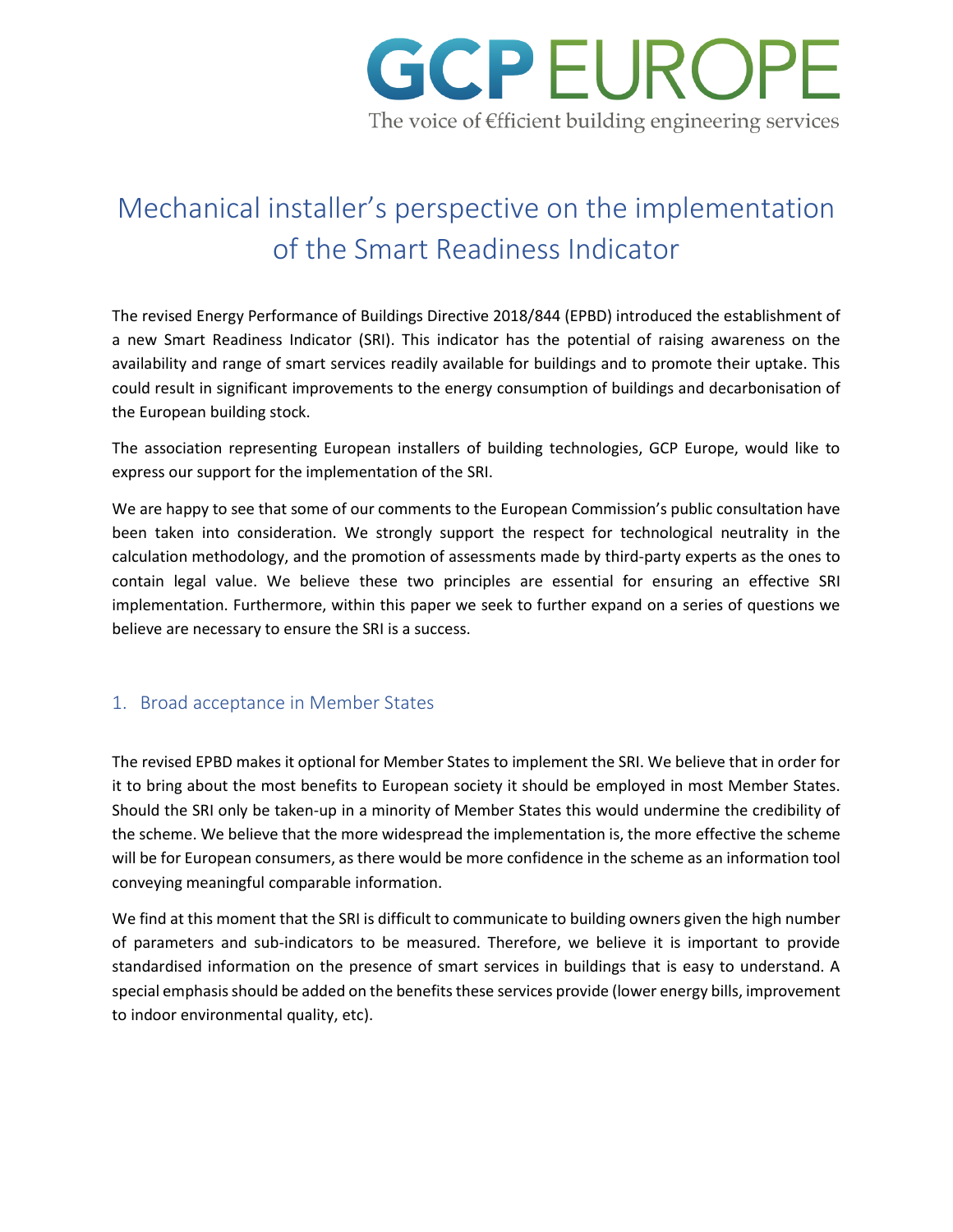### 2. Links to the Building Renovation Strategies

The long-term renovation strategies under the EPBD offer a unique opportunity to improve the smart readiness of the EU's building stock. We strongly encourage Member states to adopt ambitious renovation plans, which promote the uptake of building technologies that help optimise the energy consumption of buildings while improving the indoor air quality and comfort conditions.

In our view, the role of the SRI is to provide comprehensive information to building owners and occupants about the potential of buildings to optimise energy use and meet the needs of the occupants. When issuing the SRI score of a building, we further believe that it should be accompanied by recommendations on cost-effective measures to improve the smart-readiness and energy efficiency of the building.

We therefore strongly support the proposal of the study team to offer in addition to the overall score information regarding the smart-readiness of individual domains assessed. In order to improve the communication of these parameters to consumers, we strongly urge them to be communicated in a simple and standardised way. During the on-site inspections for issuing the SRI, these should be accompanied by recommendations on how to improve the smart-readiness of buildings. We suggest integrating these recommendations in a building renovation passport. This information would allow building owners to make informed choices on the investment needs of the building.

Furthermore, we believe that in order to promote the uptake of smart building services, Member States should develop a series of comprehensive policy tools, such as preferred access to financing or tax incentives, to nudge investments towards deep building renovations that help decarbonise the European building stock.

## 3. Practical considerations on issuing the building scores

Considerable resources have been used to refine the calculation methodology in order for it to be futureproof and to proportionately weigh the importance of different criteria in the final building score. However, questions remain as to who the main actors are who will be responsible for issuing these building scores.

Installers are responsible for designing and maintaining the technical building systems that make possible the different services assessed by the SRI. We therefore believe that we are best positioned to issue this rating as the main link between the manufacturers of building technologies and occupants.

We look forward to cooperating with the European Commission and the study team on helping improve the methodology and evolution overtime through the Topical Group C.